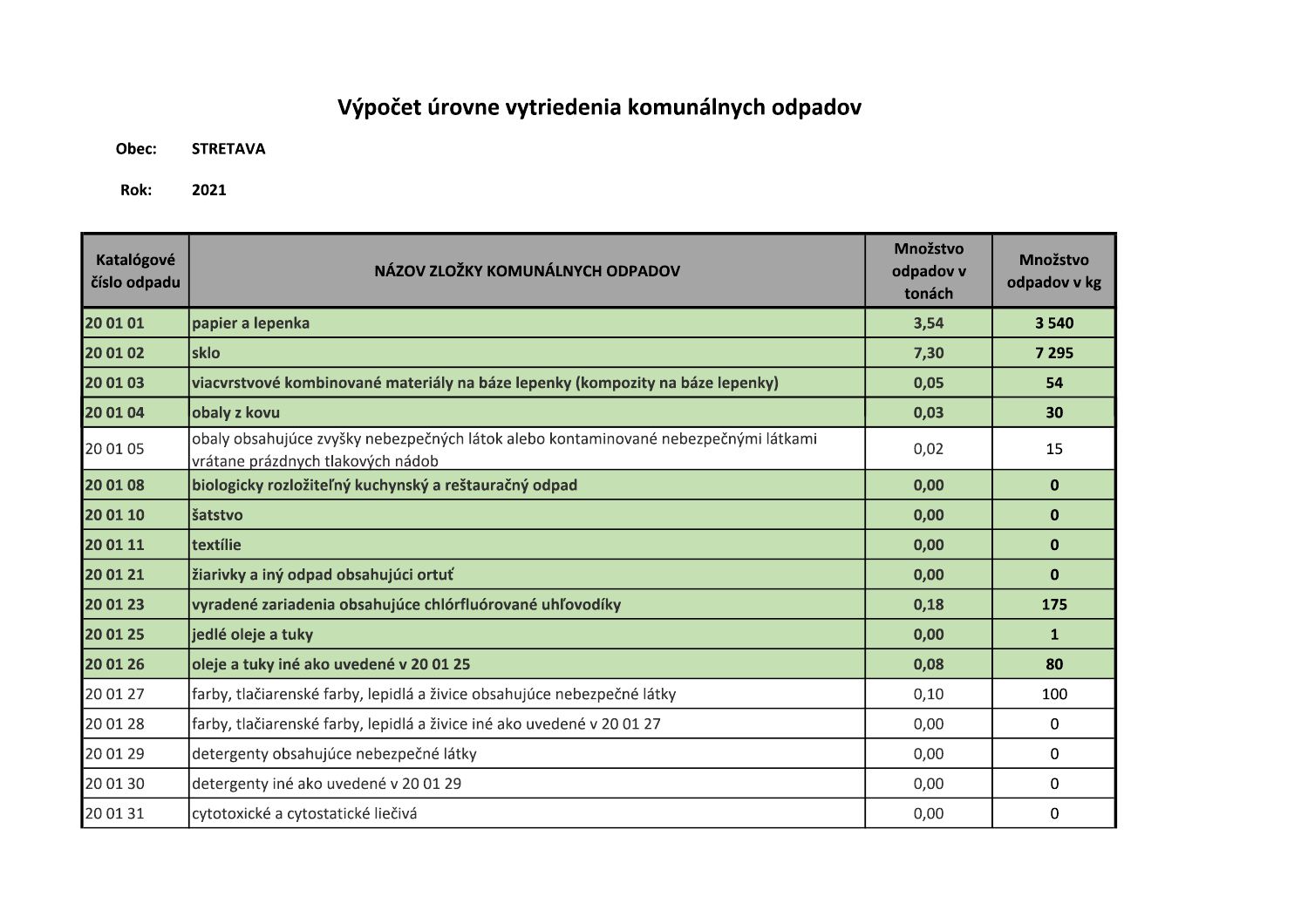| 20 01 32    | liečivá iné ako uvedené v 20 01 31                                                                                                | 0,00  | $\Omega$     |
|-------------|-----------------------------------------------------------------------------------------------------------------------------------|-------|--------------|
| 20 01 33    | batérie a akumulátory uvedené v 16 06 01, 16 06 02, alebo 16 06 03 a netriedené batérie a<br>akumulátory obsahujúce tieto batérie | 0,11  | 114          |
| 20 01 34    | batérie a akumulátory iné ako uvedené v 20 01 33                                                                                  | 0,00  | $\mathbf{0}$ |
| 20 01 35    | vyradené elektrické a elektronické zariadenia iné ako uvedené v 20 01 21 a 20 01 23,<br>ohsahujúce neheznečné časti *)            | 0,53  | 532          |
| 20 01 36    | vyradené elektrické a elektronické zariadenia iné ako uvedené v 20 01 21, 20 01 23 a 20 01 35                                     | 0,51  | 507          |
| 20 01 37    | drevo obsahujúce nebezpečné látky                                                                                                 | 0,00  | 0            |
| 20 01 38    | drevo iné ako uvedené v 20 01 37                                                                                                  | 0,00  | $\mathbf 0$  |
| 20 01 39    | plasty                                                                                                                            | 6,91  | 6914         |
| 20 01 40    | kovy                                                                                                                              | 0,00  | $\pmb{0}$    |
| 20 01 40 01 | med, bronz, mosadz                                                                                                                | 0,00  | $\mathbf 0$  |
| 20 01 40 02 | hliník                                                                                                                            | 0,03  | 28           |
| 20 01 40 03 | olovo                                                                                                                             | 0,00  | $\mathbf{0}$ |
| 20 01 40 04 | zinok                                                                                                                             | 0,00  | $\mathbf 0$  |
| 20 01 40 05 | železo a oceľ                                                                                                                     | 11,86 | 11862        |
| 20 01 40 06 | cín                                                                                                                               | 0,00  | $\mathbf 0$  |
| 20 01 40 07 | zmiešané kovy                                                                                                                     | 0,00  | $\bf{0}$     |
| 20 01 41    | odpady z vymetania komínov                                                                                                        | 0,00  | 0            |
| 20 01 99    | odpady inak nešpecifikované                                                                                                       | 0,00  | 0            |
| 20 02 01    | biologicky rozložiteľný odpad                                                                                                     | 0,00  | $\mathbf 0$  |
| 20 02 02    | zemina a kamenivo                                                                                                                 | 0,00  | 0            |
| 20 02 03    | iné biologicky nerozložiteľné odpady                                                                                              | 0,98  | 980          |
| 20 03 01    | zmesový komunálny odpad                                                                                                           | 46,26 | 46 263       |
| 20 03 02    | odpad z trhovísk                                                                                                                  | 0,00  | 0            |
| 20 03 03    | odpad z čistenia ulíc                                                                                                             | 0,00  | 0            |